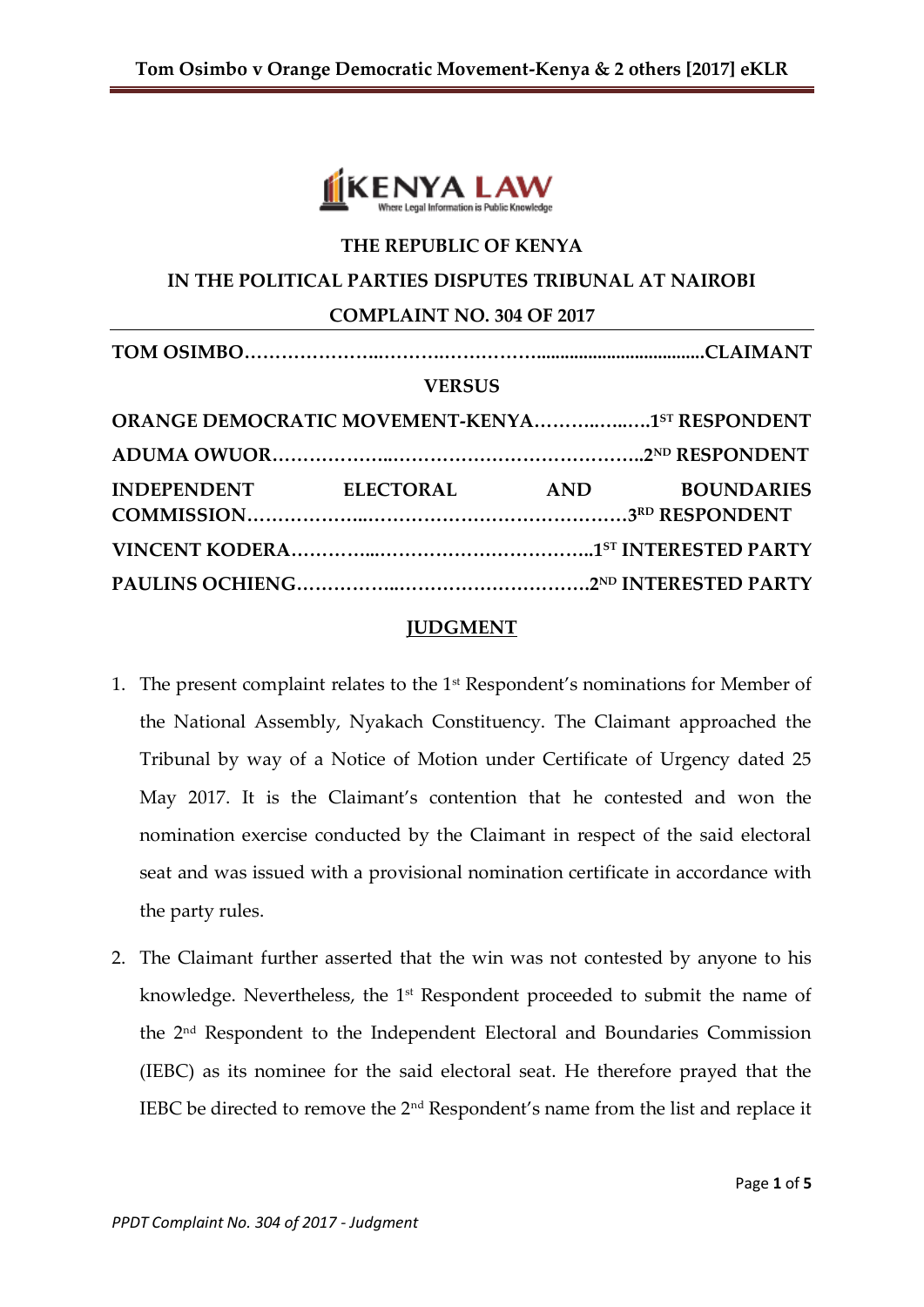with his name as the lawful nominee for Nyakach Constituency Member of the National Assembly seat.

- 3. In support of his claim, he annexed his provisional nomination certificate as well as the affidavit of Vitalis Onditi Maina, the Returning Officer to which the 1st Respondent's nomination results for the said constituency were attached. The Returning Officer confirmed that he had declared the Claimant winner. He indicated, however, that he was unable to present the results at Thurdibuoro Secondary School on the 25<sup>th</sup> of April 2017, but presented the results the following day.
- 4. In response to the Complaint, the  $2<sup>nd</sup>$  Respondent asserted that the provisional nomination certificate allegedly issued to the Claimant was issued by an unknown person and therefore could not be valid. He also maintained that the Claimant was not present at the Tallying Centre on the material day and therefore could not have been issued with a provisional nomination certificate after the tallying exercise as he alleged. The  $2<sup>nd</sup>$  Respondent further contended that the Nyakach Constituency Returning Officer, Vitalis Onditi Maina, did not present results to the Kisumu County Returning Officer on the 26<sup>th</sup> of April 2017 as alleged or at all.
- 5. It was also the 2nd Respondent's position that the Tribunal lacked jurisdiction to hear the matter. In support of his assertions, he annexed a final nomination certificate dated 29 April 2017 and a certificate of nomination issued by the IEBC on 1 June 2017. In support of his claim, the Kisumu County Returning Officer, Mr Tom Okongo, swore a Replying Affidavit contending that the results supplied by the Nyakach Constituency Returning Officer were fraudulent as he was in possession of the original election materials which demonstrated that the 2nd Respondent had won the said nomination exercise.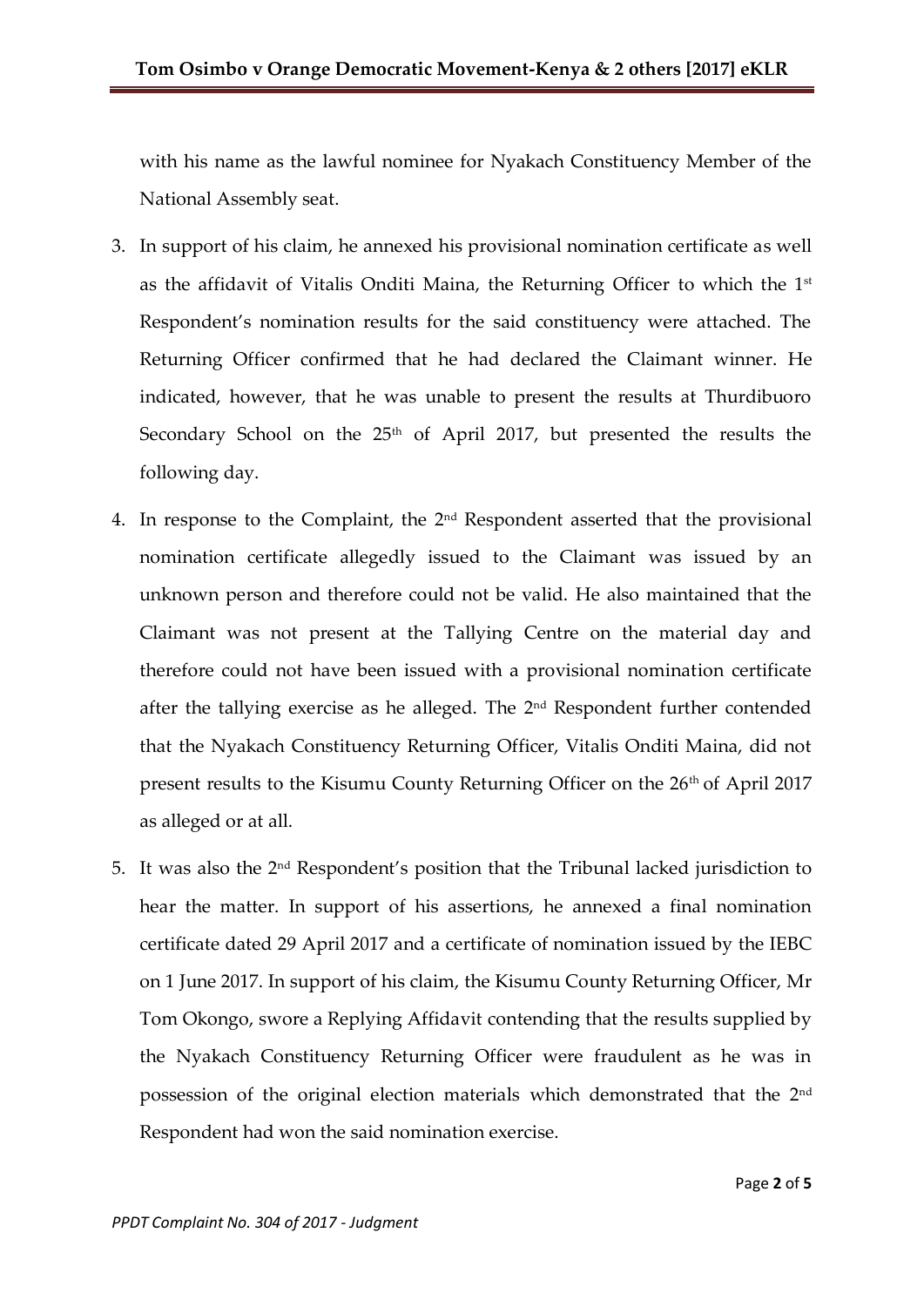- 6. There was no appearance for the 1<sup>st</sup> and  $2<sup>nd</sup>$  Respondents. The 1<sup>st</sup> Interested Party, who was also a contestant in the said nomination exercise, averred that the Claimant was leading in the tallying done at the Pap Onditi tallying centre and that to his knowledge, the results were announced by Mr Vitalis Onditi Maina, the Constituency Returning Officer. These results demonstrated that the Claimant had won the said nomination exercise and was issued with a provisional nomination certificate to this effect.
- 7. The 1st Interested Party therefore contended that the substitution of the Claimant's name with that of the 2nd Respondent in the list submitted to the IEBC was a violation of the Claimant's constitutional rights as well as a contravention of the rights of the people of Nyakach Constituency to choose their political representative in accordance with Article 38 of the Constitution. He therefore urged the Tribunal to confirm the provisional certificate issued to the Claimant, to direct the issuance of the final nomination certificate and to direct that the  $1<sup>st</sup>$ Respondent forward the Claimant's name to the IEBC as nominee for Nyakach Constituency.
- 8. The  $2<sup>nd</sup>$  Interested Party, a member of the  $1<sup>st</sup>$  Respondent also swore a Replying Affidavit with similar averments to those contained in the 1<sup>st</sup> Interested Party's Replying Affidavit.

## **Issue for Determination**

9. The 2nd Respondent contended that this Tribunal was divested of jurisdiction to determine the present dispute. Since jurisdiction goes to the root of the competence of this Tribunal to determine the matter, we will address it as a preliminary issue.

## **Analysis**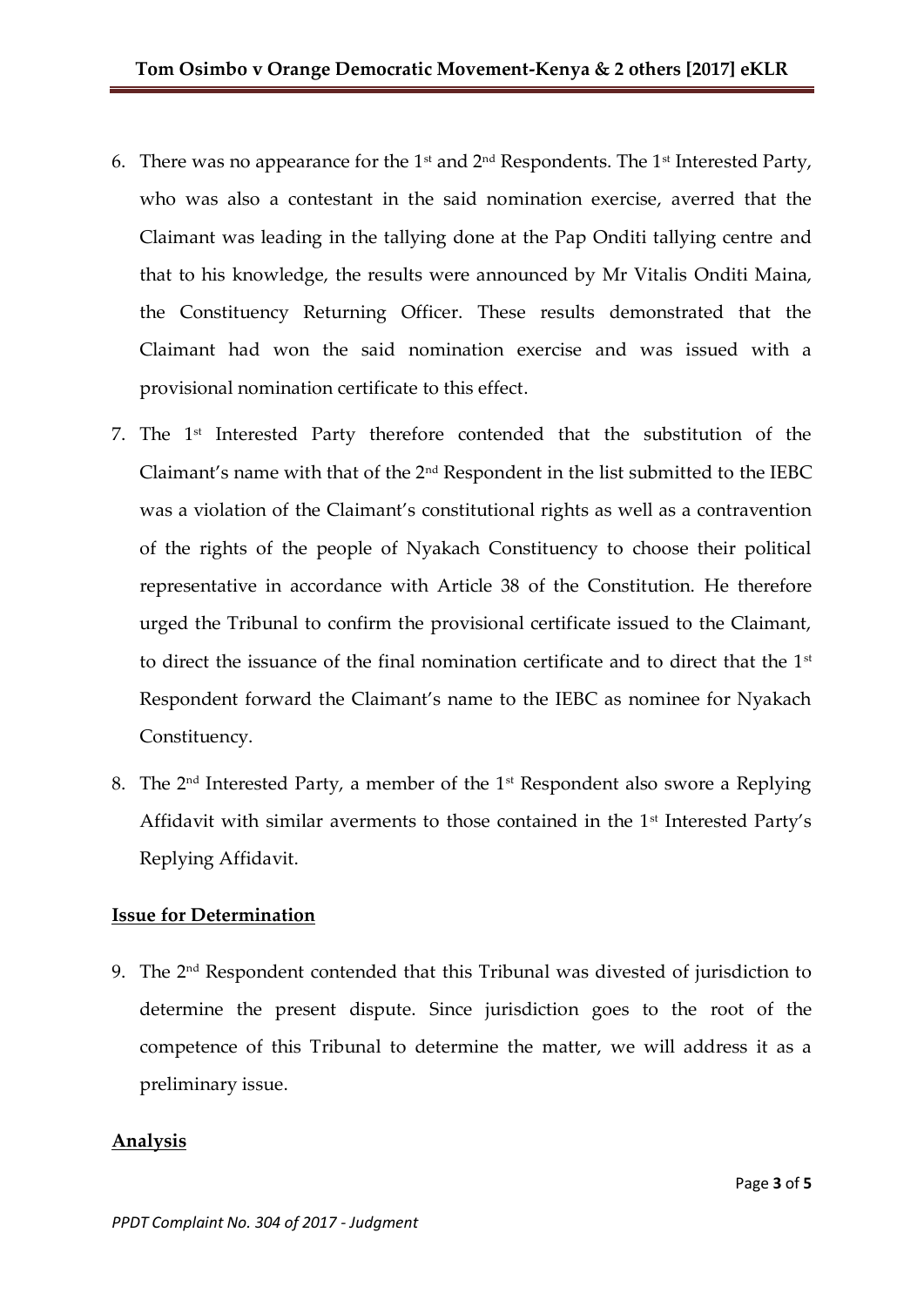- 10. It is trite law that jurisdiction is everything and once a judicial or quasi-judicial body determines that it lacks jurisdiction, it must down its tools in respect of the dispute before it. Section 40 (1) of the Political Parties Act sets out the categories of disputes that this Tribunal can arbitrate over. These include disputes between political parties and members of a political party. The present dispute therefore falls within the category of disputes that may be arbitrated over by the Tribunal.
- 11. However, before the Tribunal can entertain a dispute listed in section 40 (1), it must satisfy itself that an attempt has been made to first resolve the dispute at the party level. This is with an end to strengthen party internal dispute resolution mechanisms (IDRM) and promote a democratic culture in the manner in which political parties conduct their affairs. In *Ibrahim Abdi Ali v Mohamed Abdi Farah & Another [2016]eKLR* **Complaint 29 of 2013**, this Tribunal found that:

*…this does not mean that an individual must always wait for a hearing and final determination from his party's internal dispute resolution mechanism before he can come to the Tribunal. Where a party can show that he had made honest attempts at resolving the dispute within the party but the party's process was not satisfactory for such reasons as delay, the individual cannot be faulted for moving to the Tribunal, even where his party has not concluded a hearing and a determination of his matter.*

12. From the material on record, the Claimant did not demonstrate that he attempted to activate the IDRM before approaching the Tribunal. We therefore find that the Claimant has violated the provisions of Section 40 (2) of the Political Parties Act, as he has not exhausted the  $1<sup>st</sup>$  Respondent's IDRM before approaching this Tribunal.

#### **Orders**